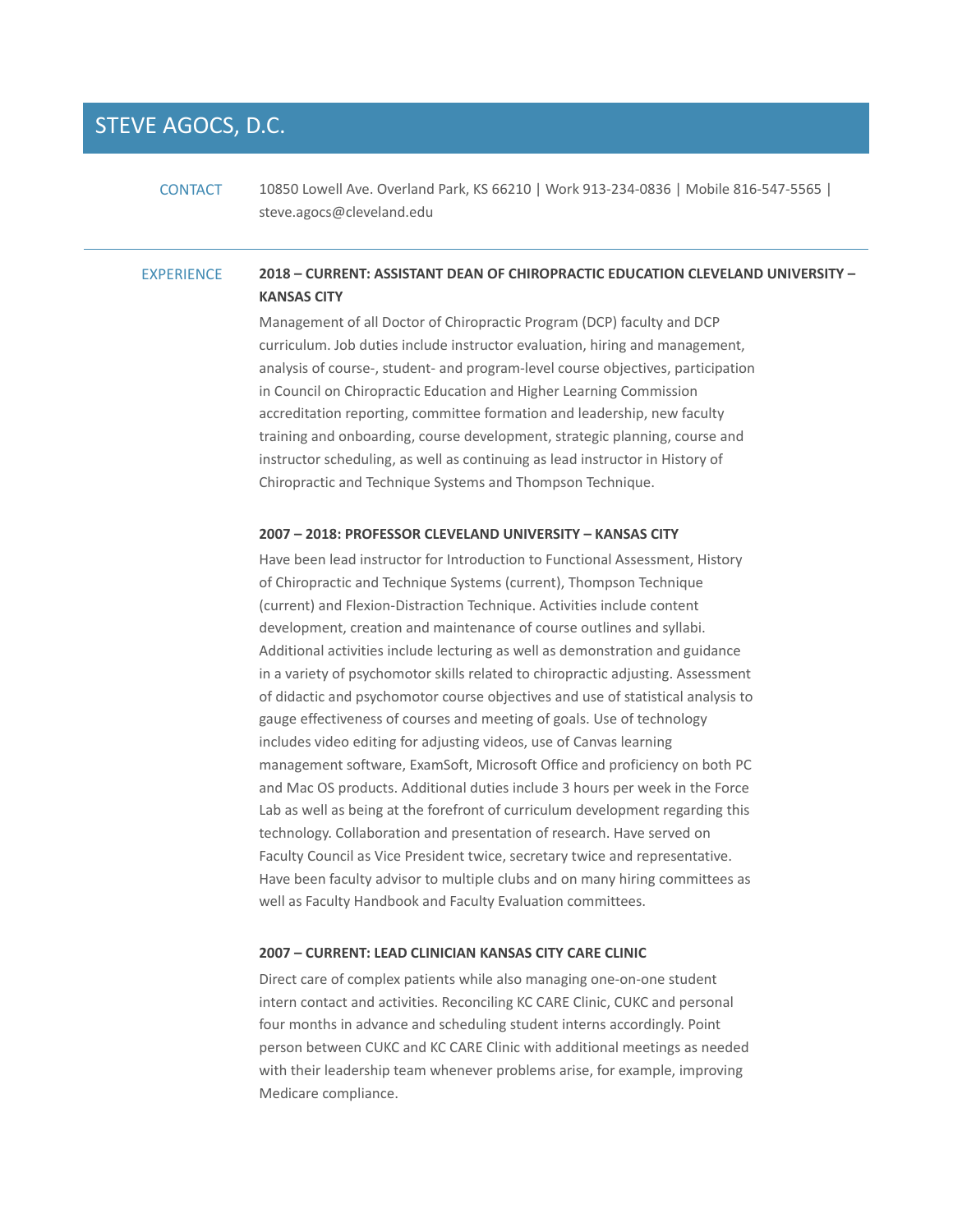## **2020 – CURRENT: PEER REVIEW CORPS HIGHER LEARNING COMMISSION**

Service as a peer reviewer of other programs and universities accredited by the Higher Learning Commission. This position requires detail‐oriented review of institutions and decisions about meeting the HLC criteria for accreditation, interviewing, reading comprehension for high volumes of accreditation reports and evidentiary documents, and concise technical writing.

## **2013 – PRESENT: FASCIAL MOVEMENT TECHNIQUES INSTRUCTOR ‐ ROCKTAPE**

Planning, developing and leading postgraduate courses in kinesiology taping, movement screening and assessment and Instrument Assisted Soft Tissue Manipulation. Previously traveled extensively for teaching before workload became impractical. Frequent collaboration within RockTape as well as during courses with other professions including but not limited to physical therapy, massage therapy, occupational therapy, athletic trainers, personal trainers, veterinarians and others. Frequent technical writing including published articles, manuals and internal company productions. Event and professional photography.

## **2007 – 2017: FACULTY CLINICIAN CLEVELAND UNIVERSITY – KANSAS CITY**

In addition to teaching the above‐mentioned courses, also supervised up to 25 interns at a given time in their work with patients, accumulation of credits toward graduation, skill development, remediation and more. Mastered FutureHealth SmartCloud EHR application during that time as well as participating in QA audits, case managements, weekly clinic meetings and intern meetings.

## **2016 – PRESENT: INITIAL CLINICAL REVIEWER GENEX, INC.**

Independent reviewer for Workers' Compensation utilization reviews. Use of proprietary portal system as well as multiple systems for citing references including Official Disability Guidelines, ACOEM, state medical treatment guidelines and more. All cases have a 17‐hour deadline and work is self‐ regulated.

#### **2013 – PRESENT: BOARD OF DIRECTORS ASSOCIATION FOR THE HISTORY OF CHIROPRACTIC**

Currently serving as Secretary of the AHC. Voted position on board of directors with duties including attendance of annual meetings, planning annual convention, serving on various committees including bylaws committee, presentations committee and social media committee. Peer reviewer for *Chiropractic* History. Have presented at multiple annual conferences and published multiple times in the journal *Chiropractic History* with two additional publications pending currently.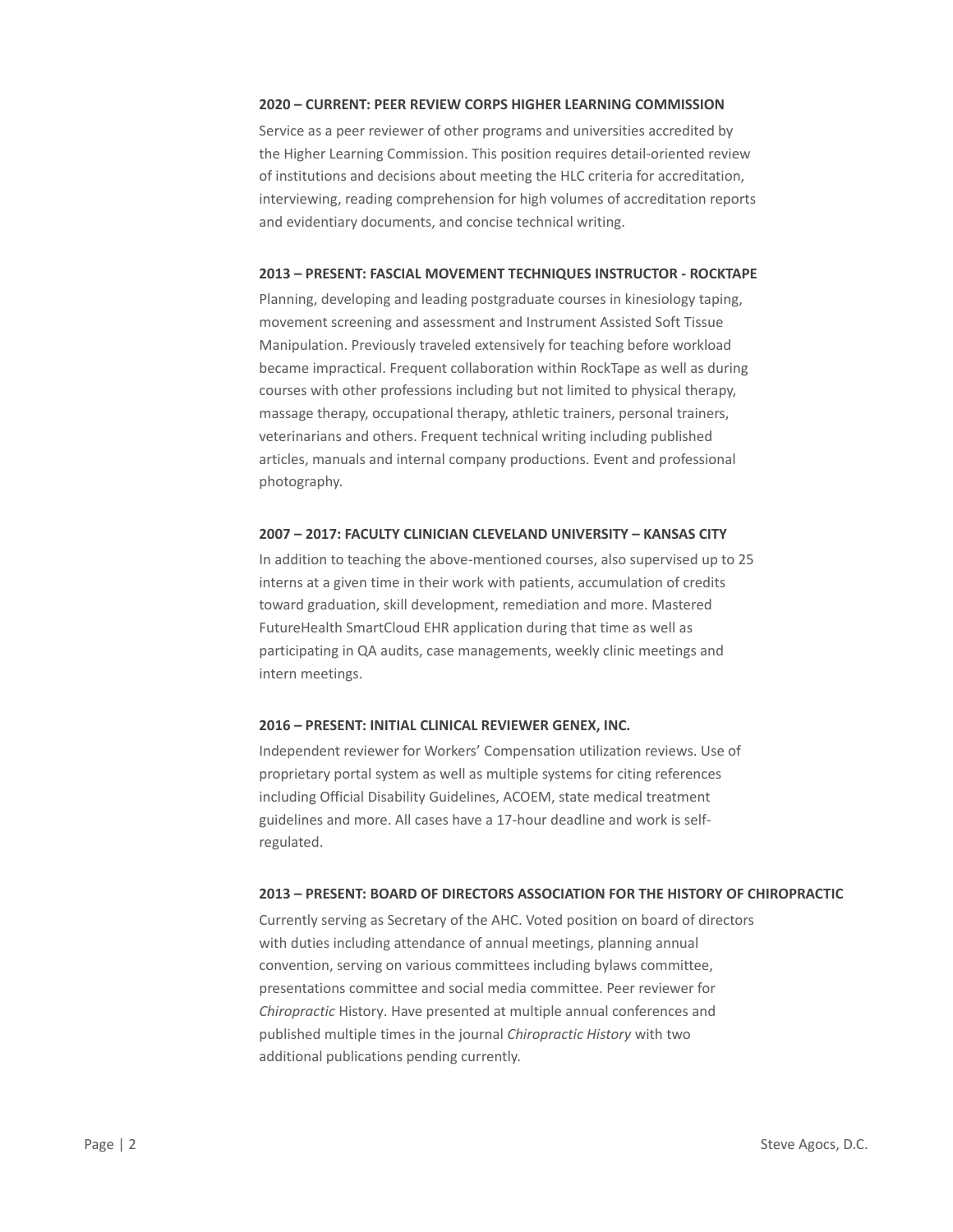## **2021 – PRESENT: BOARD OF DIRECTORS J. CLAY THOMPSON TECHNIQUE FOUNDATION**

Appointed to the executive board of directors of the J. Clay Thompson Technique Foundation to systematize and promote learning of the technique among students and practicing chiropractors.

## **2018 – PRESENT: BOARD OF DIRECTORS KCPDC**

Appointed to the board of directors of the Kansas City Professional Development Council, which holds regular continuing education for college‐ level faculty and staff throughout the year. Duties include serving on the Faculty Development committee and planning and coordinating events, including after‐event assessment.

## **2008 – PRESENT: PEER REVIEWER FOR MULTIPLE PUBLICATIONS**

Have served as peer‐reviewer of scholarly articles as well as textbooks for *Chiropractic History*, ACC‐RAC Conference, Elsevier, Jones and Bartlett, and *Journal of Alternative and Complementary Medicine* 

## **2000 – 2007: CLINIC DIRECTOR AGOCS CHIROPRACTIC HEALTH CENTER, PLC**

Founded and operated private practice in Holland, MI. Duties included running and maintaining business through best business practices, hiring and managing employees and clinical work with patients.

| <b>SKILLS &amp;</b><br><b>CERTIFICATIONS</b> | Use of PC and Mac OS-based applications including MS Office, Squarespace,<br>Wordpress, Adobe Photoshop, Adobe Lightroom, GoPro, iMovie and others                                                                                                                                                                                |
|----------------------------------------------|-----------------------------------------------------------------------------------------------------------------------------------------------------------------------------------------------------------------------------------------------------------------------------------------------------------------------------------|
|                                              | Photography and video editing                                                                                                                                                                                                                                                                                                     |
|                                              | Technical writing and editing                                                                                                                                                                                                                                                                                                     |
|                                              | Thompson Technique certified instructor, Cox Technic certified lumbar<br>practicioner, Fascial Movement Techniques including kinesiology taping Basic<br>and Advanced and IASTM Basic and Advanced, Functional Movement Screen,<br>Selective Functional Movement Assessment, Certified Chiropractic Sports<br>Physician (pending) |
| <b>PUBLICATIONS &amp;</b><br><b>RESEARCH</b> | Beloit, Wisconsin: The Intersection of Gonstead and Thompson – Publication pending in<br><i>Chiropractic History.</i> Presented at the Association for the History of Chiropractic conference<br>2021.                                                                                                                            |
|                                              | Dr. Clay Thompson's Contributions to Upper Cervical Chiropractic Technique - Publication                                                                                                                                                                                                                                          |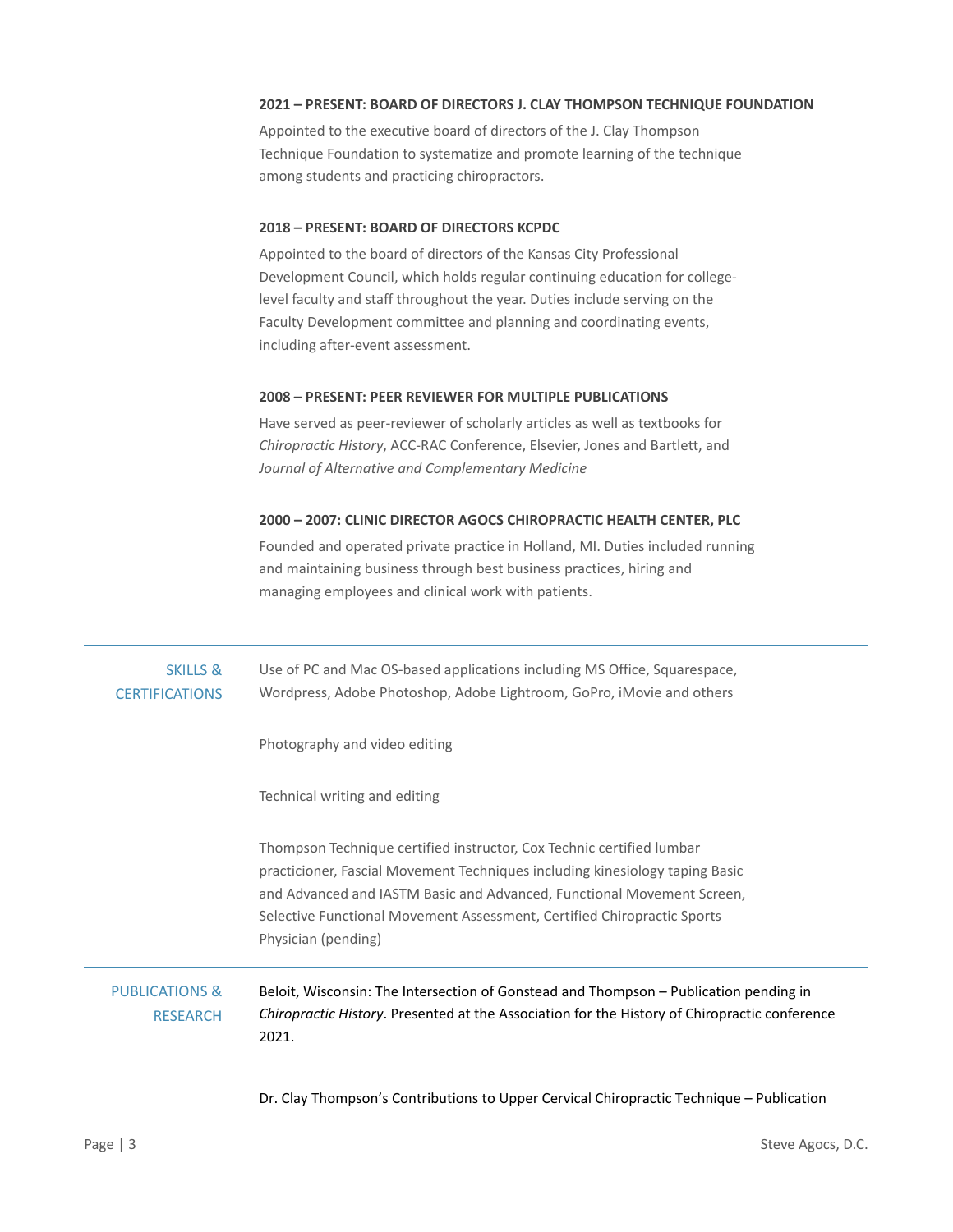pending in Chiropractic History. Presented at Association for the History of Chiropractic conference 2016.

Chasing Cleveland – Publication pending in Chiropractic History. Presented at Association for the History of Chiropractic conference 2017.

Cleveland's Rabbits: The Use of Animals to Study Vertebral Subluxation. Presented at Association for the History of Chiropractic 2014 conference. Published in Chiropractic History 36(1):63‐69.

Agocs S. Chiropractic's Fight for Survival. American Medical Association Journal of Ethics. 2011; 13:384‐388. http://journalofethics.ama‐assn.org/2011/06/mhst1‐1106.html

Agocs S, Miller KJ, Troyanovich S. An Abridged History of Chiropractic Extremity Care. Chiropractic History. 2010/2011; 30(2):17‐24.

Agocs S. Elastic Therapeutic Taping for the Lumbar Spine. Dynamic Chiropractic. February 15, 2014. Vol. 32, Issue 4

Agocs S. Shoulder Strategies: Reduce Pain, Improve Function with Proper Taping. Dynamic Chiropractic. May 1, 2014. Vol. 32, Issue 9

Agocs S. Technology in the Chiropractic Practice. Chiropractic Economics. August 13, 2012

RockBlades course manual editor. Self‐published by RockTape. May 2016

Performance Movement Techniques manual. Self‐published by RockTape. May 2015

Fascial Movement Taping Level 1/Basic manual. Self‐published by RockTape. January 2014

Fascial Movement Taping Level 2/Performance manual. Self‐published by RockTape. January 2014

Rocktape.com blog – frequent contributing author

Ghostwriter for RockTape – various publications

Agocs S. Health Insurance Trends Impact Business. Holland Chamber News. November 2002

Agocs S. Use Chiropractic to Lower Workers' Compensation Costs. Holland Chamber News. July 2002